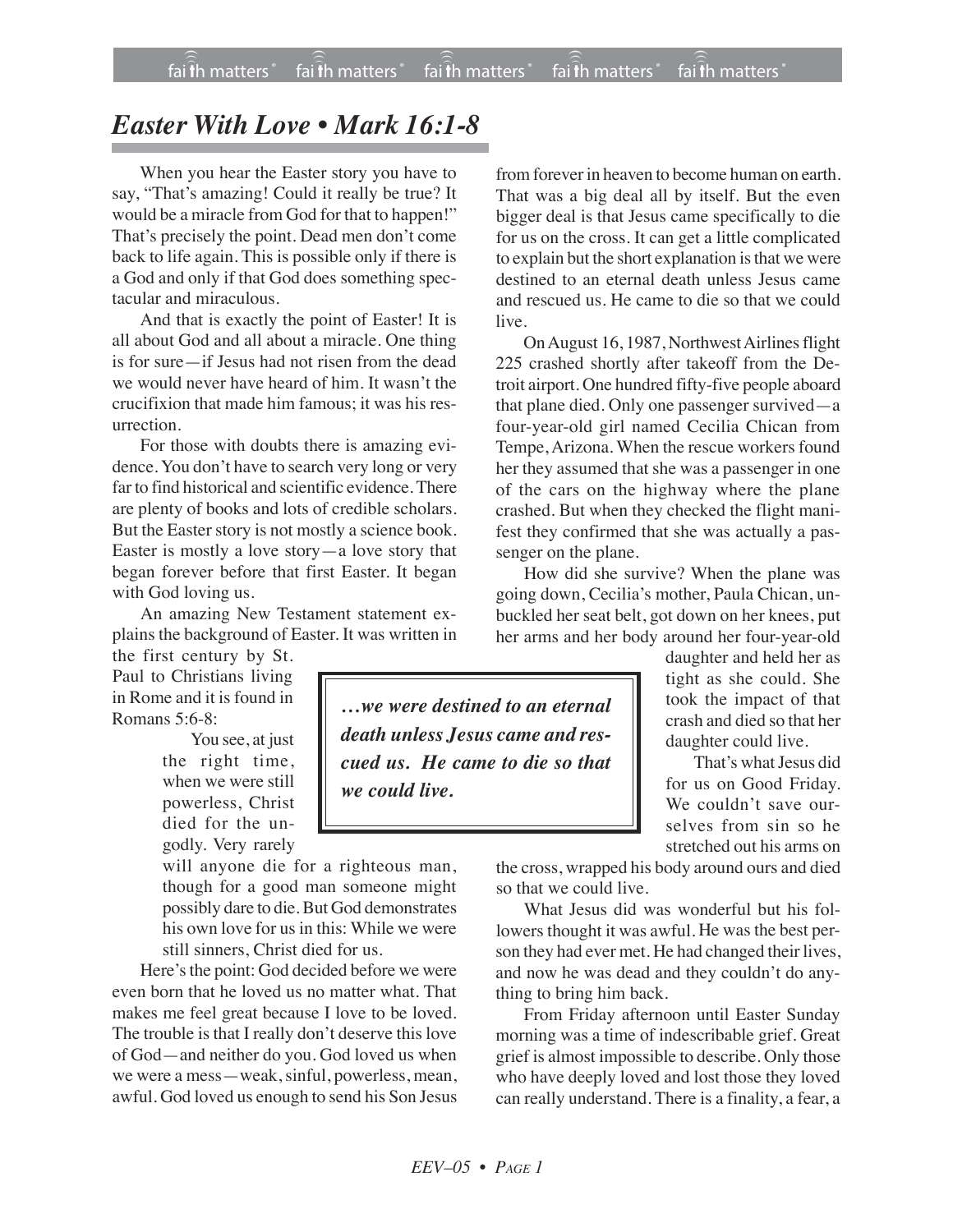hopelessness and a sense of powerlessness that becomes a blur of emotion and pain.

The women who watched Jesus die wanted to at least give him a decent burial. They couldn't do that in the usual way right after he died. The law in Jerusalem was that burial had to be completed before the start of the Passover Sabbath holiday at sunset on Friday. Usually they would have washed his body and wrapped it up with a cloth that had special external embalming spices wrapped into the folds. But there just wasn't time to get it done on Friday. Since the laws wouldn't allow them to prepare his body on the Sabbath/ Saturday their first opportunity was Sunday morning. So, the women got everything ready and headed out really early on Sunday. It was a sad journey. Their hearts were broken. Their grief was heavy. Jesus was dead.

Are you familiar with the *Jesus* film? It's a dramatization of the life of Jesus that has been seen by millions of people around the world. It may be the best watched film in history. The film has been translated into a long list of languages so that people can experience the story in their native tongue. Some of the scenes are powerfully graphic, especially when Jesus is crucified and dies. Many who watch the film are hearing the story for the first time.

When the *Jesus* film was shown on Good Friday in Chittagong, Bangladesh, the place was packed with people. Every seat was taken, the children sat on the floor in the front and adults stood in the back. When the story came to Jesus' agony and death the people in the crowd began to gasp and weep. It was so painful that one young boy stood up in the crowd and shouted, "Don't be afraid! He gets up again! I saw it before!"

We're like that boy. We've heard the Easter story before. We know that Jesus didn't stay dead. He got up again! We are on the resurrection side of Jesus' crucifixion. But what about us? We haven't died yet and we sometimes get afraid. But then God's offer came to us. Because of the resurrection of Jesus we can come back to life again just as he did. Believe in Jesus' death and resurrection and we don't need to be afraid. We get up again. We share in Jesus' resurrection. We've seen it before in Jesus.

Because of Easter we can live forever. Listen to another great line St. Paul wrote to the Romans that also applies to every Christian. In Romans 6:5 he wrote, *"If we have been united with him like this in his death, we will certainly also be united with him in his resurrection."* Now that is fabulous. If we believe in Jesus and what happened when he died then we get to share in Jesus' resurrection after we die and we will live forever. It's the best deal anyone could ever get.

Of course, there is an "if" in what the Bible says: *"If we have been united with him like this in his death, we will certainly also be united with him in his resurrection."* I always encourage people to clear up that "if". I ask them if they personally believe that Jesus died on the cross to save them from the consequences of their sins. When they say "yes" I ask if they want to take the next step and commit the rest of their lives to Jesus as Savior and Lord. When they again say "yes" I invite them to pray a personal prayer of faith and tell God that they believe in Jesus, accept him as Savior and trust him for the rest of their life.

Once this faith is in place and registered with God there is no more "if". It's a settled deal: "... *. we will certainly also be united with him in his resurrection."*

Phillip was born with mental and physical disabilities. His parents took him to a Methodist church where he was assigned to a third-grade Sunday School class with nine other eight-year old boys and girls. Sadly, he was not well accepted by the other children because of his differences.

At Easter the Sunday School teacher collected ten of those egg-shaped containers that pantyhose used to come in. Each child received one container and they all went outside to find some symbol of new life to put into the container. They had a great time. All the containers were brought back and opened one-by-one. Sitting around a table the children ooh-ed and aah-ed as each container was opened. There was a flower and even a butterfly. The teacher used each one as a teaching symbol about the Easter story.

When the teacher opened one of the containers it was empty. The class erupted with com